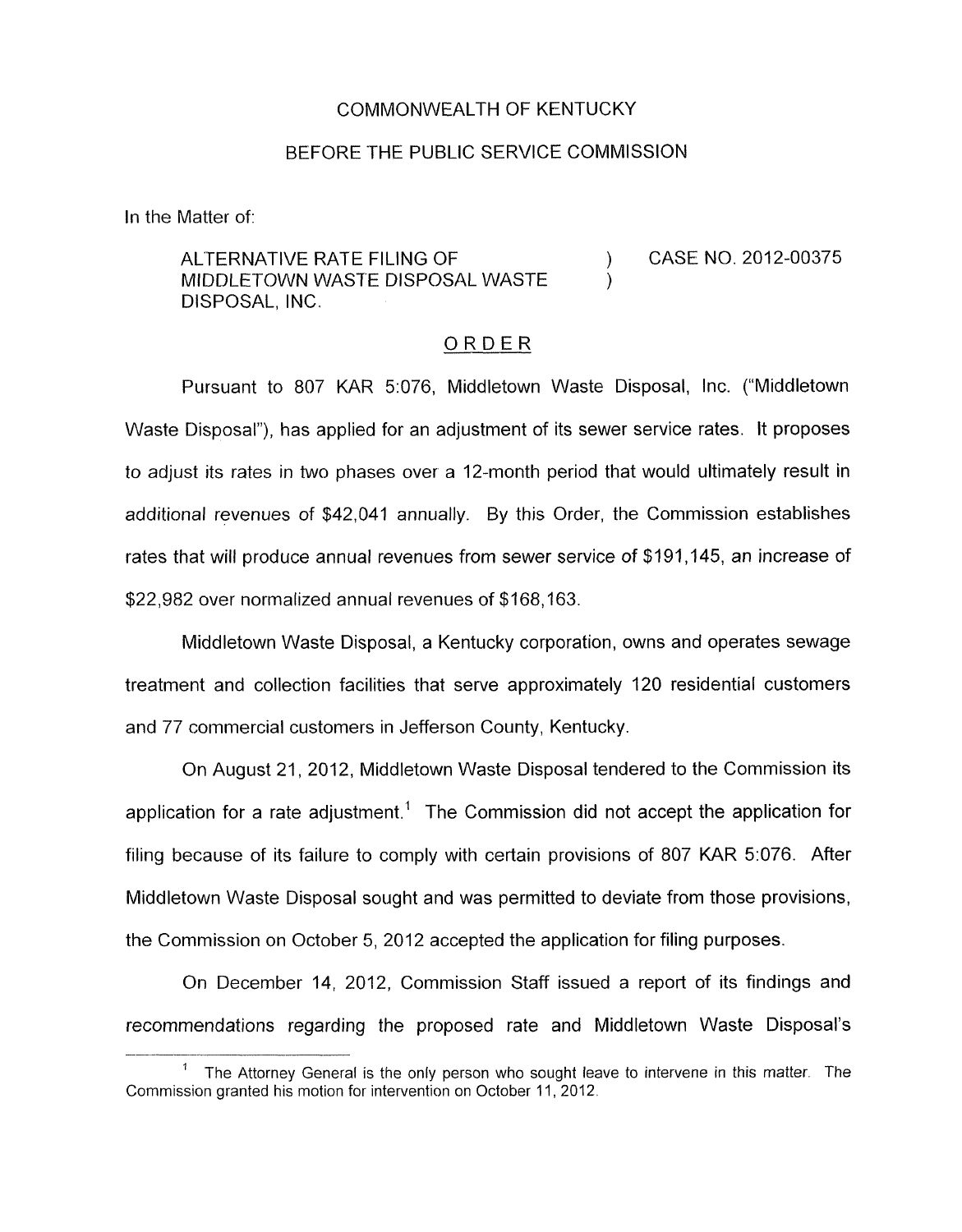operations during the test period. It found that, based upon Middletown Waste Disposal's test-period operations and using the Commission's operating ratio methodology, Middletown Waste Disposal required total revenues of \$1 88,356 to meet its reasonable operating expenses and earn a reasonable rate of return. It further found that, to reach this level of revenue, Middletown Waste Disposal required a rate adjustment to generate additional annual revenues of \$13,514, or 7.73 percent, over pro forma revenue from rates of \$174,842.

Middletown Waste Disposal filed exceptions to Commission Staff's findings and recommendations. After discussions between the parties and Commission Staff, Commission Staff and Middletown Waste Disposal entered into a stipulation regarding the principal factual issues in this matter. The Attorney General, while not a signatory to the stipulation, has reviewed the stipulation and noted no objections to its contents. This stipulation was filed with the Commission on January 30, 2013. Middletown Waste Disposal and the Attorney General have waived a hearing in this matter.

Having considered the Stipulation and the other evidence of record and being otherwise sufficiently advised, the Commission finds that:

1. The calendar year ending December 31, 2011, should be used as the test period to determine the reasonableness of Middletown Waste Disposal's existing and proposed rates.

2. Based upon pro forma test-period operations, Middletown Waste Disposal's pro forma annual revenues are \$168,163.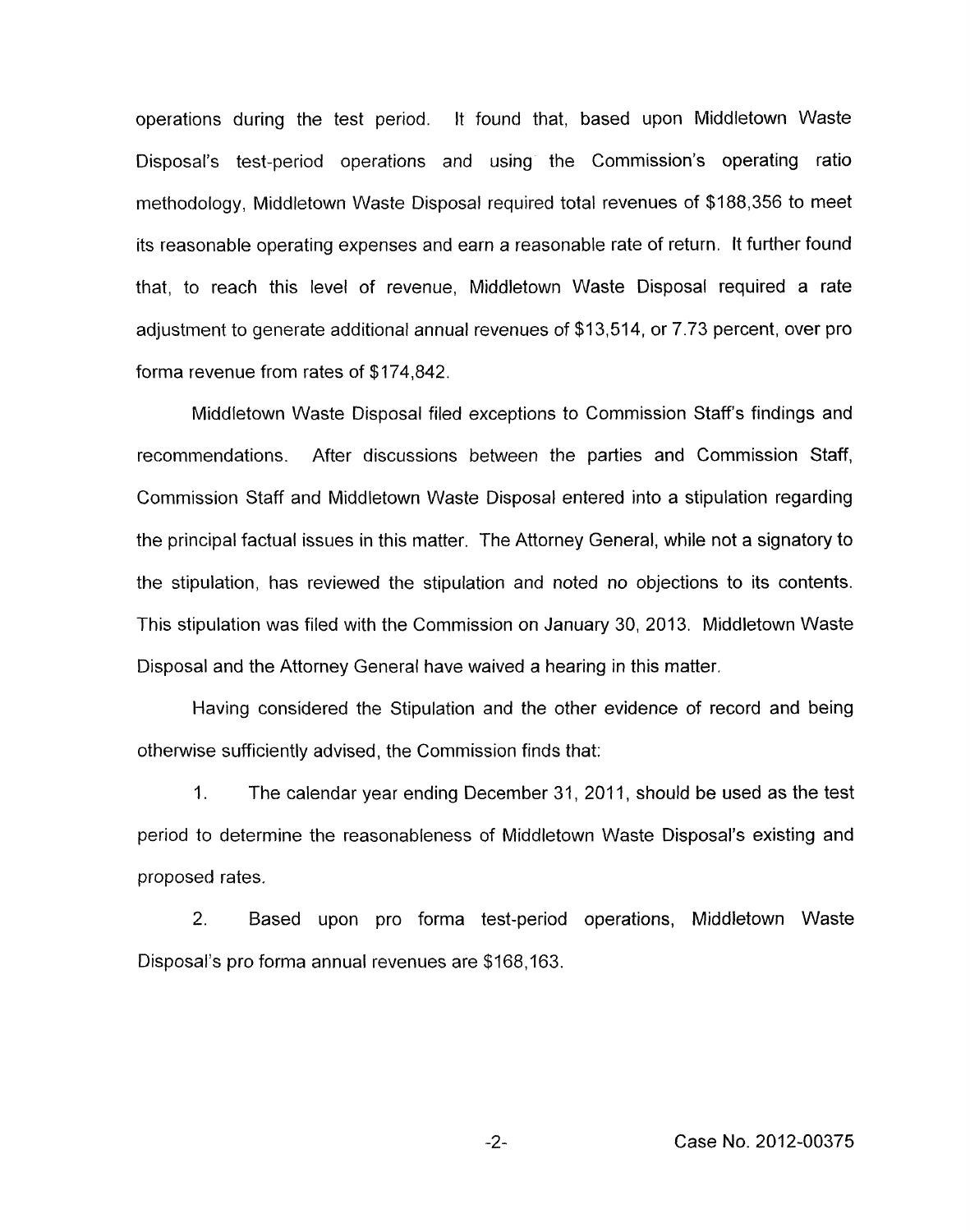3. Based upon pro forma test-period operations, Middletown Waste Disposal's pro forma total operating expenses, after adjusting for known and measurable changes, is \$166,054.

4. The operating statement set forth in Appendix A to this Order reflects Middletown Waste Disposal's pro forma operating expenses for the test period.

*5.* Middletown Waste Disposal's utilities expense reflects increases in its electric power costs due to an increase in the rates for service of its electric utility that occurred on January 1, 2013.<sup>2</sup>

6. Middletown Waste Disposal's interest expense includes interest expense associated with its loan agreement with Chase Bank, NA, executed on February 19,  $2013<sup>3</sup>$ 

7. Given that no basis exists to determine an appropriate rate of return for Middletown Waste Disposal, the use of an operating ratio<sup>4</sup> to determine its total revenue requirement is appropriate. $5$ 

Operating  $=$  Operating Expenses + Depreciation + Taxes<br>Ratio Gross Revenues

Case Nol. 2012-00222, *Application of Louisville Gas and Electric Company for an Adjustment of Its Electric arid Gas Rates, a Certificate of Public Coiivenience and Necessif,y, Approval of Ownership of Gas Service Lines and Risers, and a Gas Line Surcharge* (Ky. PSC Dec 20, 2012). 2

See Case No. 2012-00526, *Application of Middletown Waste Disposal, Inc. for Approval of Financing Pursuant to KRS 278.300* (Ky. PSC Feb. 8, 2013). Middletown Waste Disposal submitted evidence of its proposed loan agreement with Chase Bank, NA on February 26, 2013. While the case record had already closed, the Commission finds that notice of the transactions should be taken. **3** 

Operating Ratio is defined as the ratio of expenses, including depreciation and taxes, to gross revenues. It is illustrated by the following equation: *4* 

*See,* e *g.,* Case No 8468, *An Adjustment of the Rates of Plantation Hill Sewage Treatment Plant, Inc.* (Ky PSC Juri. 25, 1982); 1 A.J G. Priest, *Principles of Public Utility Regulation* (Michie 1969) **5**  220-224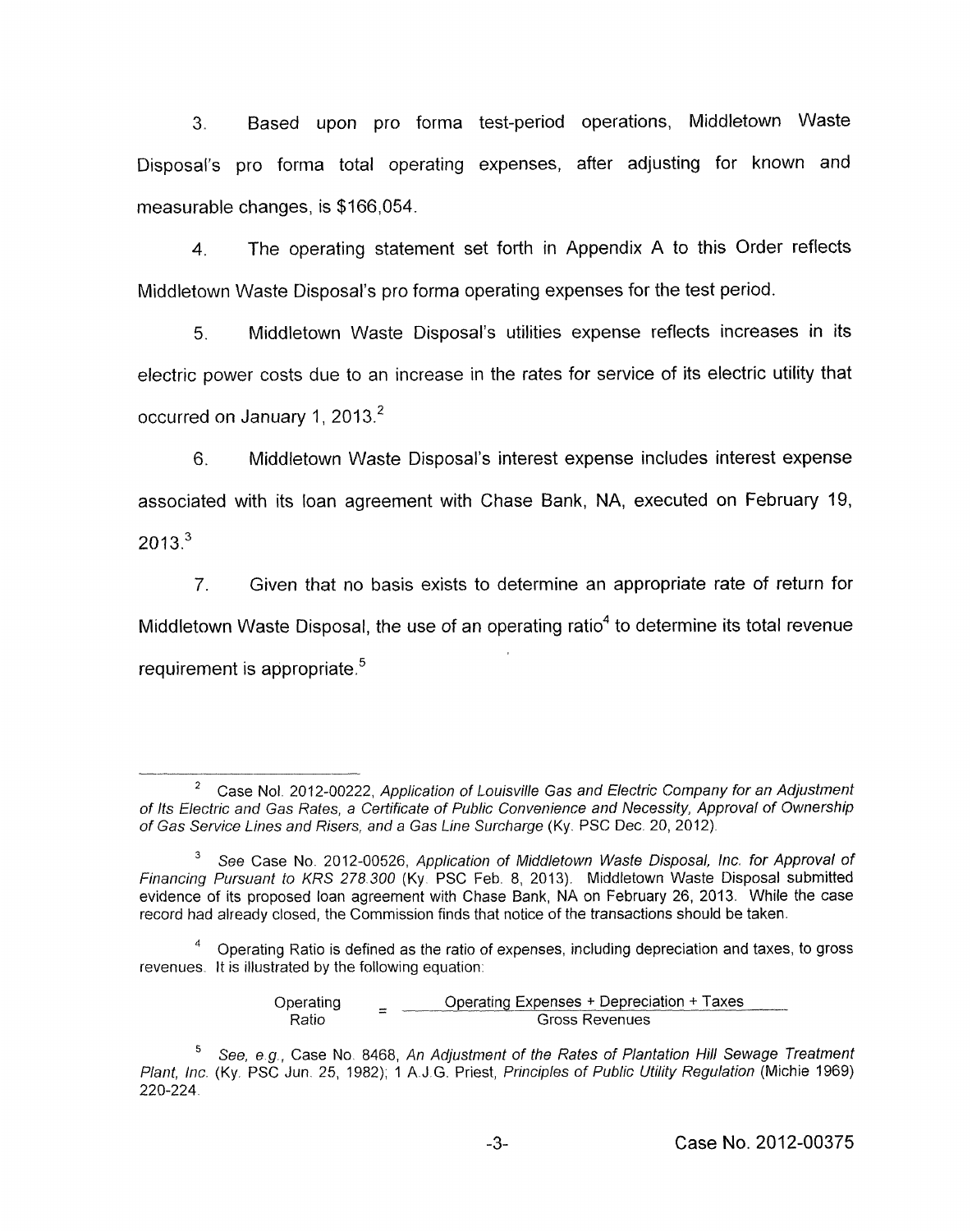8. An operating ratio of 0.88 will permit Middletown Waste Disposal to meet its reasonable operating expenses and provide a fair and reasonable return for equity growth and should be used to determine Middletown's total revenue requirements.

9. Applying an operating ratio of 0.88 to Middletown Waste Disposal's pro forma total operating expenses of \$166,054 and then adding pro forma interest expense produces a total revenue requirement of \$191,145<sup>6</sup> or \$22,982 in additional annual revenue than Middletown Waste Disposal's current rates produce.<sup>7</sup>

IO. Middletown Waste Disposal's proposed rates will produce annual revenues in excess of \$191,145 and should be denied.

11. The rates set forth in Appendix **B** to this Order will produce the required total revenue requirement and will apply level of the required increase by an equal percentage to all customer classes.

IT IS THEREFORE ORDERED that:

1. Middletown Waste Disposal's proposed rates for sewer service are denied.

2. Middletown Waste Disposal is authorized to assess the rates set forth in Appendix **B** to this Order for sewer service provided on and after the date of this Order.

**3.** Within 20 days of the date of this Order, Middletown Waste Disposal shall, using the Commission's Electronic Tariff Filing System, file a revised tariff sheet with the Commission setting forth the rates approved in this Order.

| 6<br><b>Operating Expenses</b>   | \$166,054 |
|----------------------------------|-----------|
| Divided by: Operating Ratio      | 0.88      |
|                                  | 188.698   |
| Plus: Interest Expense           | 2,447     |
| <b>Total Revenue Requirement</b> | \$191.145 |

 $$191,145 - $168,163 = $22,982$ 

Case No. 2012-00375

**-4-**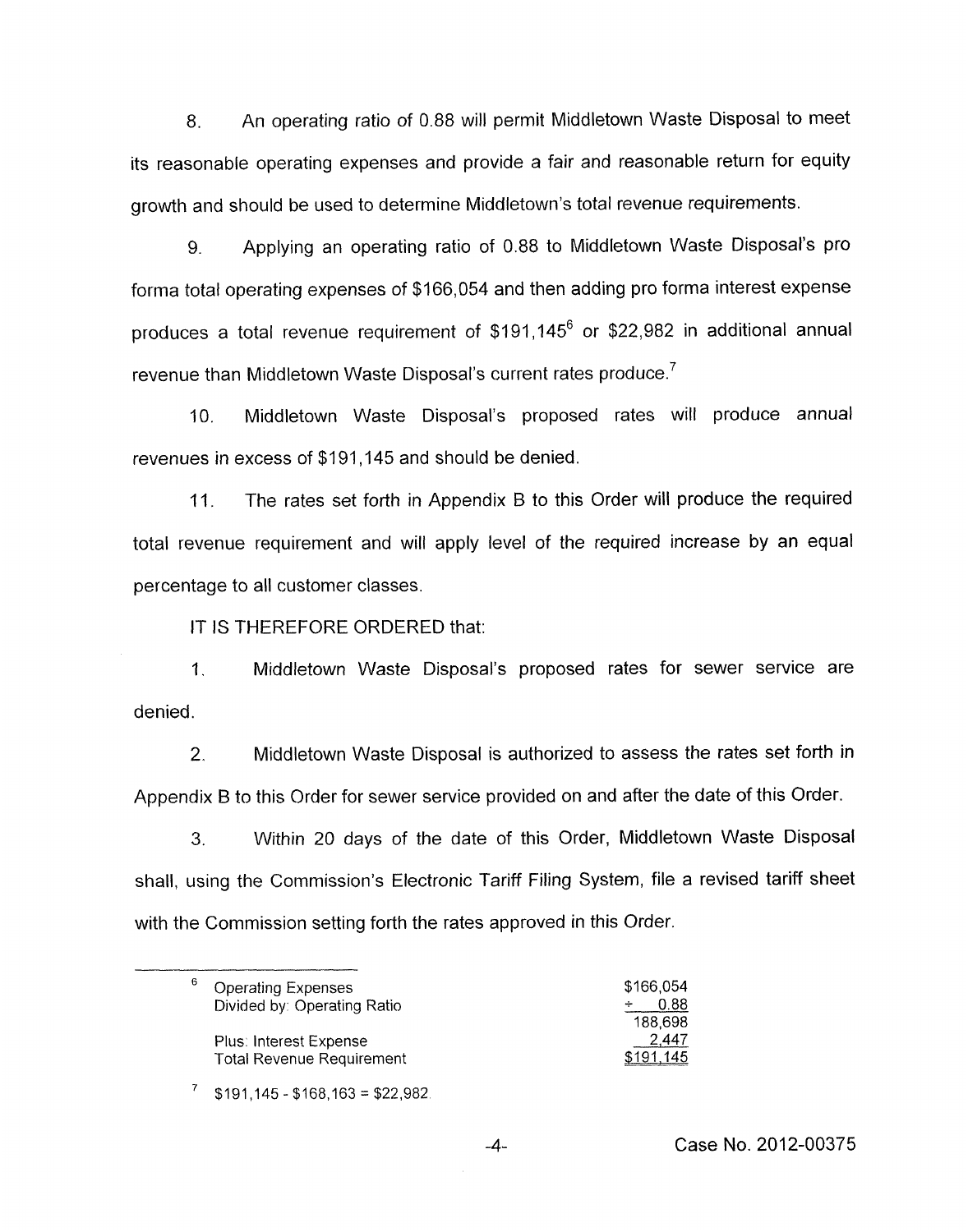By the Commission



 $ATTES$ Executive Diversion

Case **No.** 2012-00375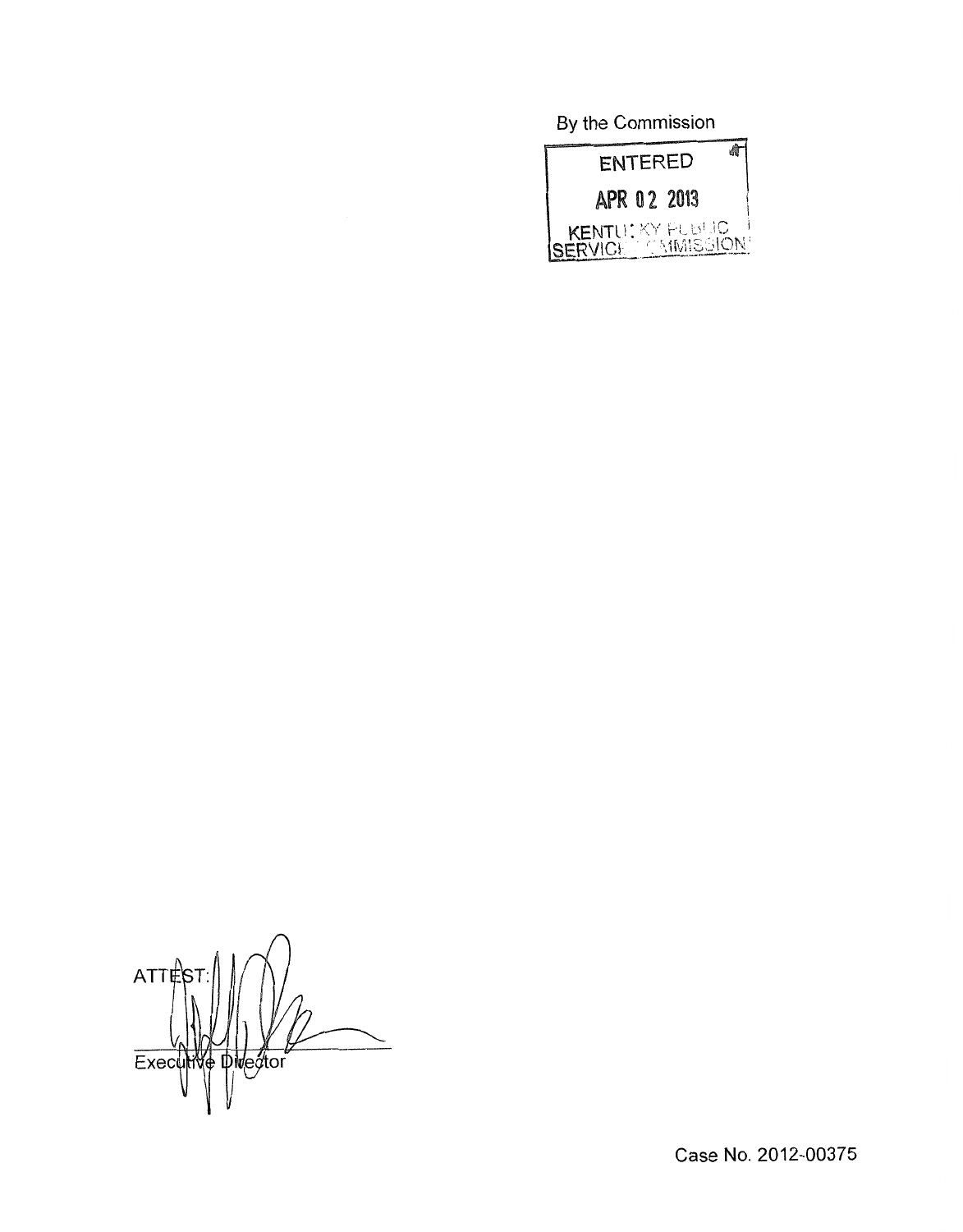# APPENDIX A

## APPENDIX TO AN ORDER OF THE KENTUCKY PUBLIC SERVICE <code>COMMISSION</code> IN CASE NO. 2012-00375 DATED APR U <code>Z</code>

# PRO FORMA OPERATING STATEMENT

|                                                 | 2011 Annual<br>Report | <b>Adjustments</b> | Pro Forma<br>Operations |
|-------------------------------------------------|-----------------------|--------------------|-------------------------|
| <b>Sewer Service Revenues</b>                   | \$162,976             | \$5,187            | \$168,163               |
| <b>Operating Expenses:</b>                      |                       |                    |                         |
| <b>Operation and Maintenance Expenses</b>       |                       |                    |                         |
| Owner Manager Fee                               |                       | 3,600              | 3,600                   |
| Sludge Hauling                                  | 6,383                 |                    | 6,383                   |
| <b>Purchased Water</b>                          | 4,595                 |                    | 4,595                   |
| Fuel & Power Expense                            | 35,338                | 1,549              | 36,887                  |
| Chemicals                                       | 3,363                 | 1,580              | 4,943                   |
| Testing                                         | 11,440                |                    | 11,440                  |
| Routine Maintenance Fee                         | 7,980                 | 420                | 8,400                   |
| Maint. Treatment/Disposal                       | 31,050                | (1, 247)           | 29,803                  |
| <b>Agency Collection Fee</b>                    | 1,860                 |                    | 1,860                   |
| <b>Office Expense</b>                           | 1,324                 |                    | 1,324                   |
| <b>Outside Services</b>                         | 17,690                | (4,944)            | 12,746                  |
| <b>Insurance Expense</b>                        | 7,885                 | 1,220              | 9,105                   |
| Misc. General Expense                           | 660                   | 48                 | 708                     |
| Rent                                            | 1,200                 | 600                | 1,800                   |
| <b>Total Operation and Maintenance Expenses</b> | 130,768               | 2,826              | 133,594                 |
| <b>Depreciation Expense</b>                     | 6,957                 | 2,117              | 9,074                   |
| <b>Amortization Expense</b>                     |                       | 16,200             | 16,200                  |
| <b>Taxes Other Than Income</b>                  | 7,186                 | 0                  | 7,186                   |
| Income Taxes - State                            | 175                   | (175)              | 0                       |
| <b>Total Operating Expenses</b>                 | 145,086               | 20,968             | 166,054                 |
| Net Operating Income                            | \$17,890              | \$(15, 781)        | <u>2,109</u><br>\$      |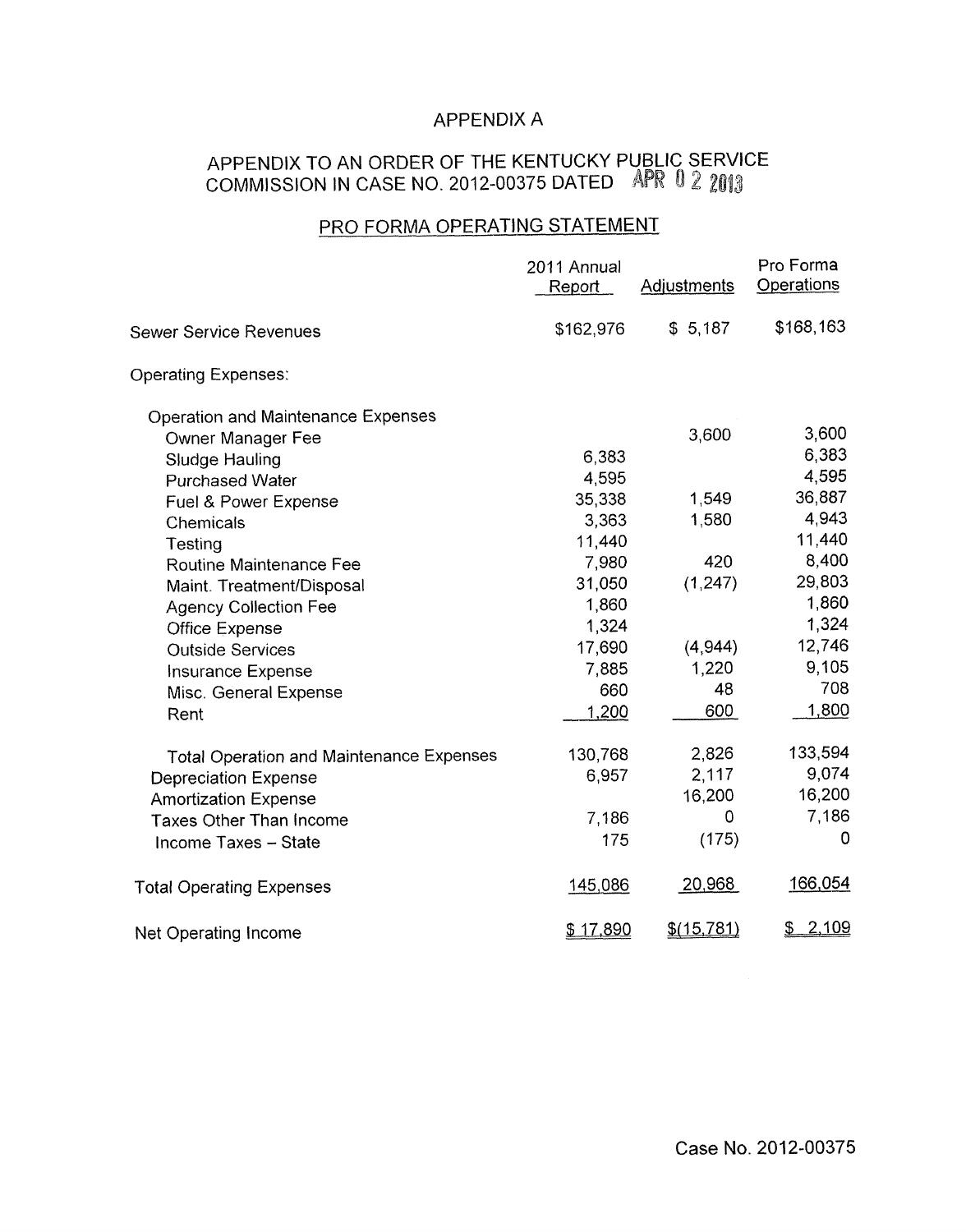### APPENDIX B

# APPENDIX TO AN ORDER OF THE KENTUCKY PUBLIC SERVICE COMMISSION IN CASE NO. 2012-00375 DATED APR 0 2 2013

The following rates and charges are prescribed for the customers in the area served by Middletown Waste Disposal, Inc. All other rates and charges not specifically mentioned herein shall remain the same as those in effect under authority of the Commission prior to the effective date of this Order.

| <b>Residential Rate</b><br><b>Flat Rate</b>                           |  | \$ 19.89 per month                                 |
|-----------------------------------------------------------------------|--|----------------------------------------------------|
| <b>Industrial Rate</b><br>First 20,000 Gallons<br>Over 20,000 Gallons |  | \$106.17 minimum bill<br>\$ 5.31 per 1,000 gallons |
| <b>Commercial Rate</b><br>First 7,500 Gallons<br>Over 7,500 Gallons   |  | \$ 39.82 minimum bill<br>5.31 per 1,000 gallons    |

Case No. 2012-00375